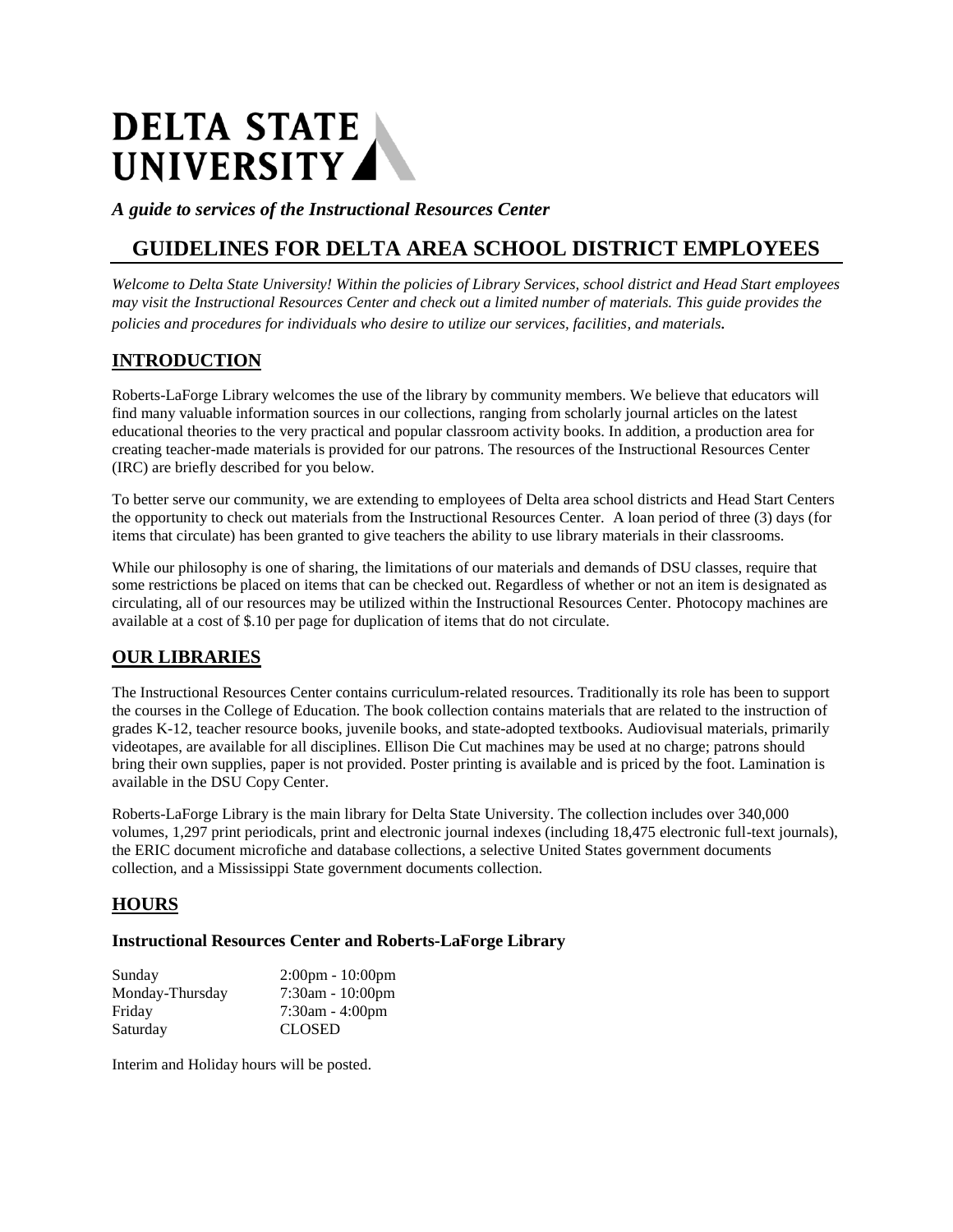#### **REGISTRATION**

Please present a valid driver's license or state issued photo identification card and school district / Head Start identification card to a staff member in the Instructional Resources Center. If your school does not provide photo IDs, a letter from the school principal on school letterhead will be accepted instead. Student workers are not permitted to register you. Our staff will ask you to fill out and sign a **Patron Registration Form.** The information from the form will be entered into the library computer system. Completed forms and a copy of the requested items will be placed on file. You will receive a patron borrowing card with a barcode number attached. **This card will expire at the end of the current school year.** Present your patron borrowing card, representing that you are an active patron, and picture identification each time you check out materials from the Instructional Resources Center. **Your card is non-transferable. Neither another employee of your school nor a family member may use it.**

#### **CIRCULATION POLICIES**

While the Instructional Resources Center welcomes the use of any resources within the building, only the materials classified in the circulating collection can be checked out. Reference books, periodicals, and teacher resource books do not circulate. **Because our primary purpose is to serve the information needs of the students, faculty and staff of Delta State University, some other items, judged on a case-by-case basis, may be restricted from circulation because of class demands.**

Items which circulate are governed by the following policies:

- \* To borrow materials, present your patron borrowing card and picture identification.
- \* A maximum of two (2) items may be checked out.
- \* Loan period is for three (3) days.
- \* One (1) renewal may be granted provided there are no other requests for the item. Renewals may be secured by telephone: Instructional Resources Center @ (662) 846-4345.
- \* All materials not returned by the due date are subject to a fine. Fines accrue at the rate of \$1.00 per item per day for each day the library is open.
- \* Patrons are not permitted to check out additional materials until all overdue materials are returned.
- \* Materials that are declared lost will be billed for **the replacement cost, plus an \$18.00 ordering and shipping fee, plus the accrued fine.** If the materials are found and returned, only the cost of the item will be refunded. If materials are damaged, the fee (usually the replacement cost) will be determined by the Instructional Resources Center. **Borrowers are personally liable for items borrowed, and any charges relating to overdue, lost and/or damaged items.**

#### **INFORMATION / ASSISTANCE**

For additional information or assistance, please feel free to contact the Instructional Resources Center @ (662) 846-4345.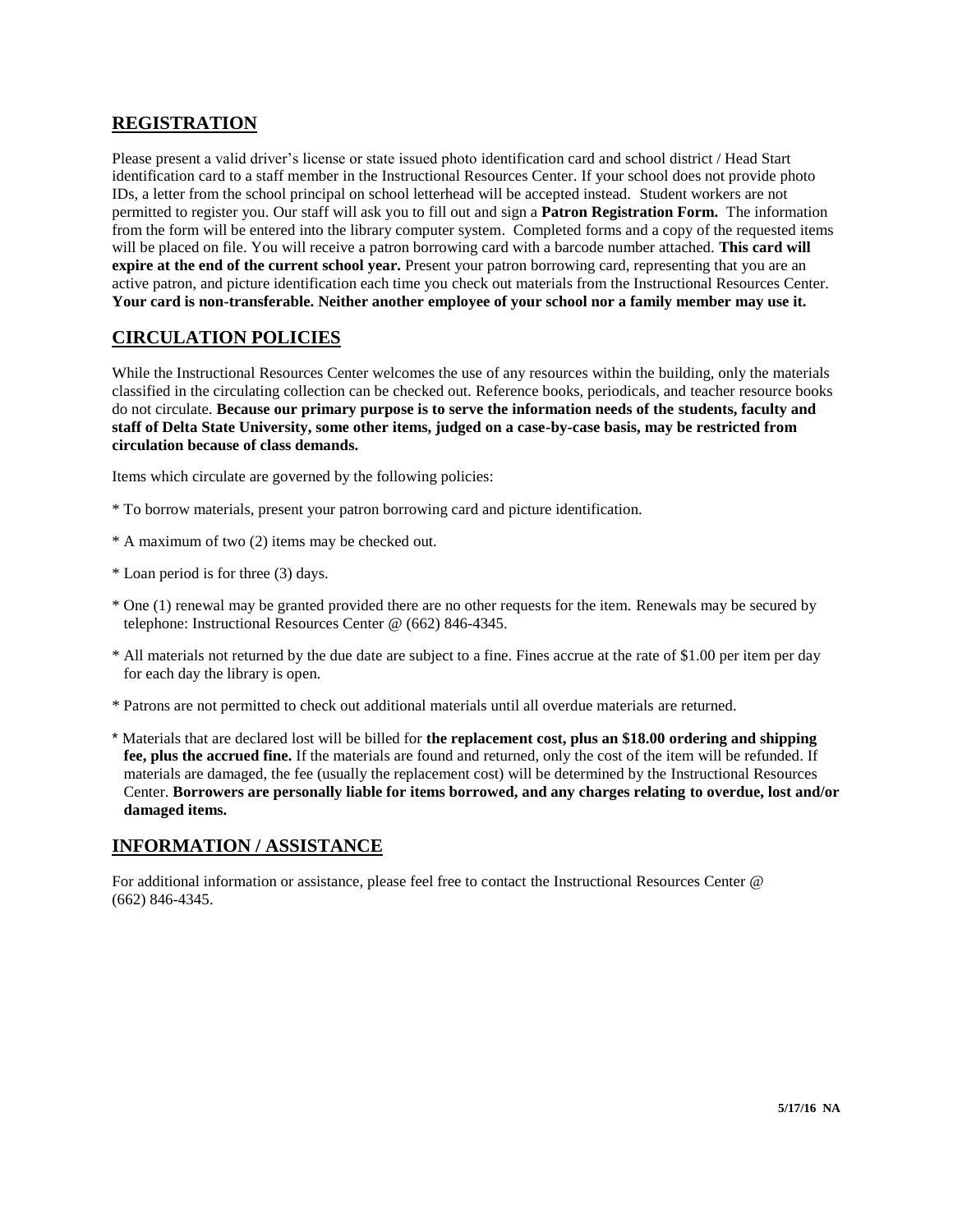# DELTA STATE UNIVERSITY

*A guide to services of Roberts-LaForge Library & the Instructional Resources Center*

# **Delta Area School District Employees Roberts-LaForge Library Patron Registration Form**

Library Services offers employees of Delta area school districts and Head Start Centers borrowing privileges. A visiting school district / Head Start employee must complete this patron registration form, present picture identification and a school district identification card in order to obtain a patron borrowing card. If your school does not provide photo IDs, then a letter from the school principal on school letterhead will be accepted instead. Present your patron borrowing card, representing that you are an active patron, and picture identification each time you desire to check out materials from the Instructional Resources Center. **Your card is non-transferable. Neither another employee of the school nor a family member may use it.**

The Instructional Resources Center welcomes the use of any resources within the building. Only materials classified in the circulating collection can be checked out. Reference books, periodicals, and teacher resource books do not circulate. **Some other items, judged on a case-by-case basis, may be restricted from circulation because of class demands.**

A maximum of two (2) items may be checked out. Loan period is for three (3) days.

One (1) renewal may be granted provided there are no other requests for the item. Renewals may be secured by telephone: Instructional Resources Center @ 846-4345.

All materials not returned by the due date are subject to a fine. Fines accrue at the rate of \$1.00 per item per day for each day the library is open. Patrons are not permitted to check out additional materials until all overdue materials are returned.

**Materials that are declared lost will be billed for the replacement cost, plus an \$18.00 ordering and shipping fee, plus the accrued fine.** If the materials are found and returned, only the cost of the item will be refunded. If materials are damaged, the fee (usually the replacement cost) will be determined by the Instructional Resources Center. **Borrowers are personally liable for items borrowed and any charges relating to overdue, lost and/or damaged items.**

**\_\_\_\_\_\_\_\_\_\_\_\_\_\_\_\_\_\_\_\_\_\_\_\_\_\_\_\_\_\_\_\_\_\_\_\_\_\_\_\_\_\_\_\_\_\_\_\_\_\_\_\_\_\_\_\_\_\_\_\_\_\_\_\_\_\_\_\_\_\_\_\_\_\_\_\_\_\_\_\_\_\_\_\_\_\_\_\_\_\_\_\_\_\_\_\_\_\_\_\_\_\_\_\_**

| Driver's License or State ID Number:                                                                                                                               |      |              |      |  |
|--------------------------------------------------------------------------------------------------------------------------------------------------------------------|------|--------------|------|--|
|                                                                                                                                                                    |      |              |      |  |
| <b>Mailing Address:</b>                                                                                                                                            |      |              |      |  |
| Street----Apt # / P.O. Box                                                                                                                                         | City | <b>State</b> | Zip  |  |
|                                                                                                                                                                    |      |              |      |  |
| Home/Cell<br>School<br>I agree to abide by the policies that govern the circulation of materials at the Instructional Resources Center, Delta<br>State University. |      |              |      |  |
| Signature                                                                                                                                                          |      |              | Date |  |

Card Expiration: **Expiration: Card Expiration: Card Expiration: 5/17/16 NA**